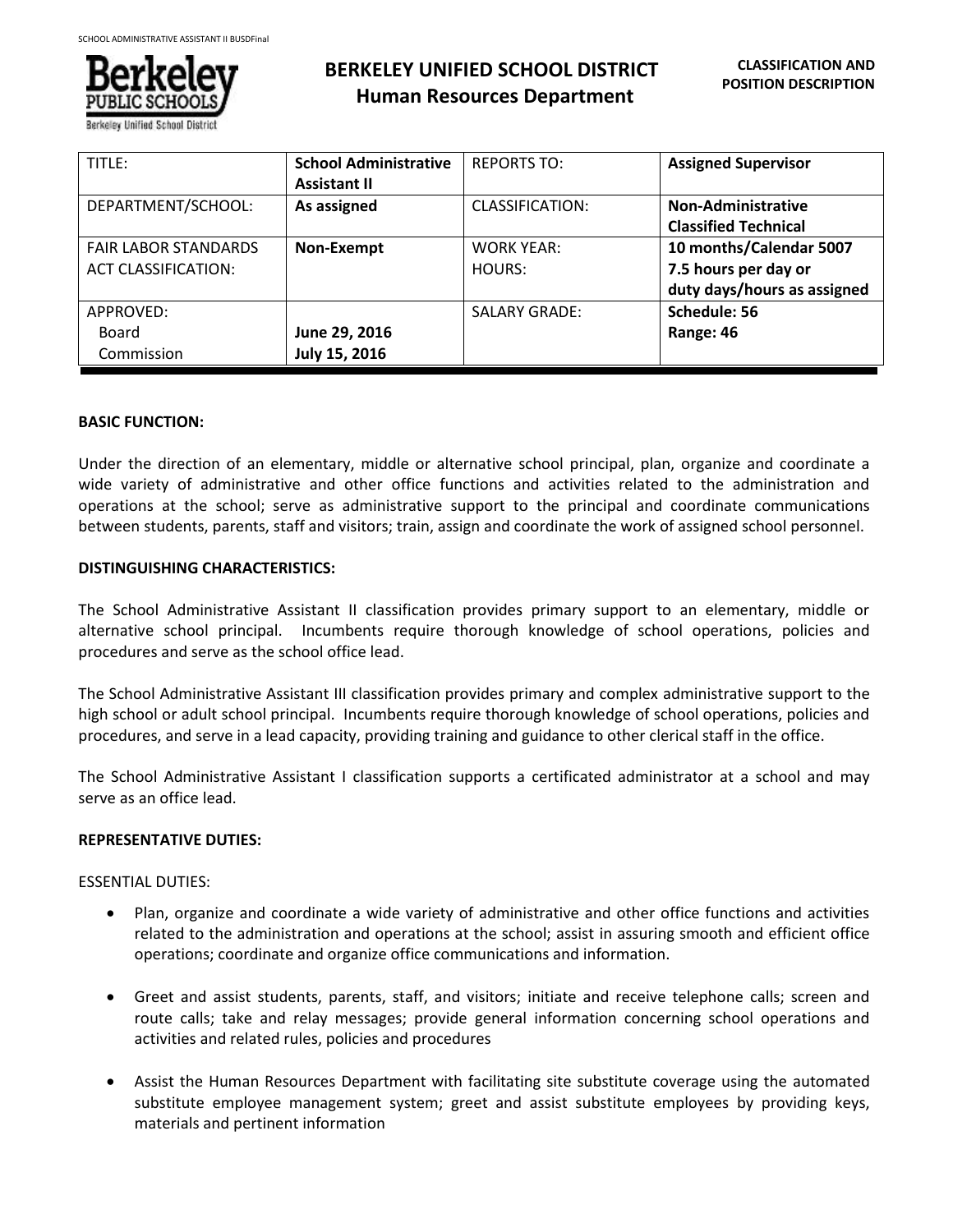- Train, assign and coordinate the work of assigned school personnel; prepare absentee forms as directed; review work for accuracy, completeness and compliance with established guidelines and procedures
- Coordinate, schedule and attend a variety of meetings as assigned; prepare and send out notices of meetings; maintain appointment and activity calendar for the school and the principal; reserve facilities; collect and compile information for meetings, projects and workshops; prepare agendas and take minutes as directed
- Participate in scheduling and coordinating various special events and other activities as assigned by the position
- Prepare personnel requisitions for position or staffing changes using the District systems and based on information provided by the budget manager; submit personnel requisitions to the budget manager for approval and route to appropriate department for approval and/or processing;
- Collect and code timesheets according to information provided by the budget manager and submit timesheets to the budget manager for approval; route timesheets to appropriate department for approval and/or processing according to established timelines and procedures
- Monitor accuracy of student enrollment; add/drop/transfer students as needed; assign teachers and students to classes/sections;
- Clear student absences and correct student attendance based on telephone logs, emails and parental notes; prepare student attendance letters and generate student attendance reports
- Administer first aid according to established procedures as needed; log medications provided to the students; generate, update and distribute the health alert list to staff for students with food allergies and medical conditions
- Perform other activities in support of the assigned office including registering/transferring students, receiving and processing money for fees, maintaining sign in/sign out sheets, and assisting with students sent to the office for health, discipline or other matters; participate in coordinating events such as graduation/promotion, picture days, mandated health screenings
- Compose correspondence; keyboard, format and process a variety of records and documents related to assigned activities such as letters, lists, memoranda, bulletins, reports, requisitions, flyers, posters, forms, packets or other materials from detailed or rough copy; prepare contracts using fillable form and based on information provided by budget manager; proofread completed assignments
- Input a variety of data into an assigned computer system; maintain automated records and files; initiate queries and generate a variety of computerized lists, spreadsheets and reports as requested; assure accuracy of input and output data
- Compile information and prepare and maintain a variety of records and reports related to school programs and activities; review and verify accuracy and completeness of various documents; establish and maintain filing systems; coordinate printing and distribution of report cards as assigned by the position; process and review various forms and applications as needed
- Receive, open, sort, screen and distribute incoming mail; receive and respond to e-mails; assist in the preparation and dissemination of materials and information to the public and staff regarding various events and programs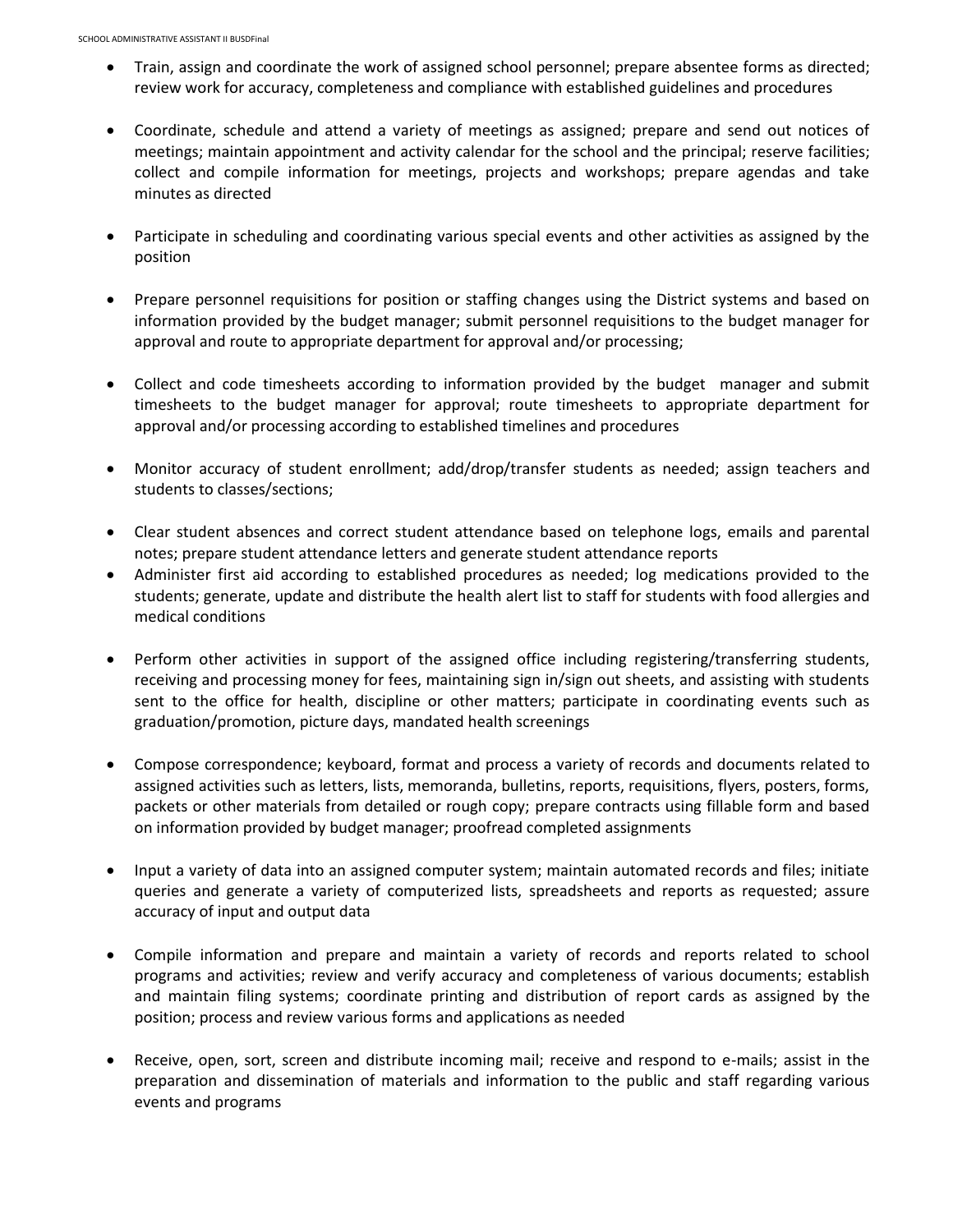- Operate a variety of office equipment including a calculator, copier, laminator, fax machine, computer and assigned software; operate a two-way radio as assigned.
- Communicate with staff and outside agencies to exchange information and resolve issues or concerns.

Monitor inventory levels of office and school supplies; order, receive and assure adequate inventory levels of office and school supplies; prepare purchase requisitions for supplies and services using District systems and based on information provided by the budget manager; submit purchase requisitions to the budget manager for approval; submit purchase requisitions to the appropriate department for approval and/or processing OTHER DUTIES:

Perform related duties as assigned

## **KNOWLEDGE AND ABILITIES:**

## KNOWLEDGE OF:

Modern office practices, procedures and equipment Policies and objectives of assigned programs and activities Attendance policies, guidelines and procedures Record-keeping and report preparation techniques Telephone techniques and etiquette Correct English usage, grammar, spelling, punctuation and vocabulary Business letter and report writing, editing and proofreading Computer and assigned software Methods of collecting and organizing data and information Oral and written communication skills Interpersonal skills using tact, patience and professionalism Basic math Basic first aid and CPR techniques ABILITY TO: Plan, organize and coordinate a wide variety of administrative and other office functions and activities related to

the administration of diverse programs and operations

Answer telephones and greet the public professionally

Assist in assuring smooth and efficient office operations

Interpret, apply and explain applicable laws, codes, rules and regulations

Maintain records and prepare reports

Keyboard or input data at an acceptable rate of speed

Operate a variety of office equipment including a computer and assigned software applications and systems

Understand and follow oral and written directions

Establish and maintain cooperative and effective working relationships with others

Communicate effectively both orally and in writing

Compose correspondence and written materials independently or from oral instructions

Complete work with many interruptions

Meet schedules and timelines

Receive, sort and distribute mail

Add, subtract, multiply and divide quickly and accurately

Administer basic First aid and CPR as needed